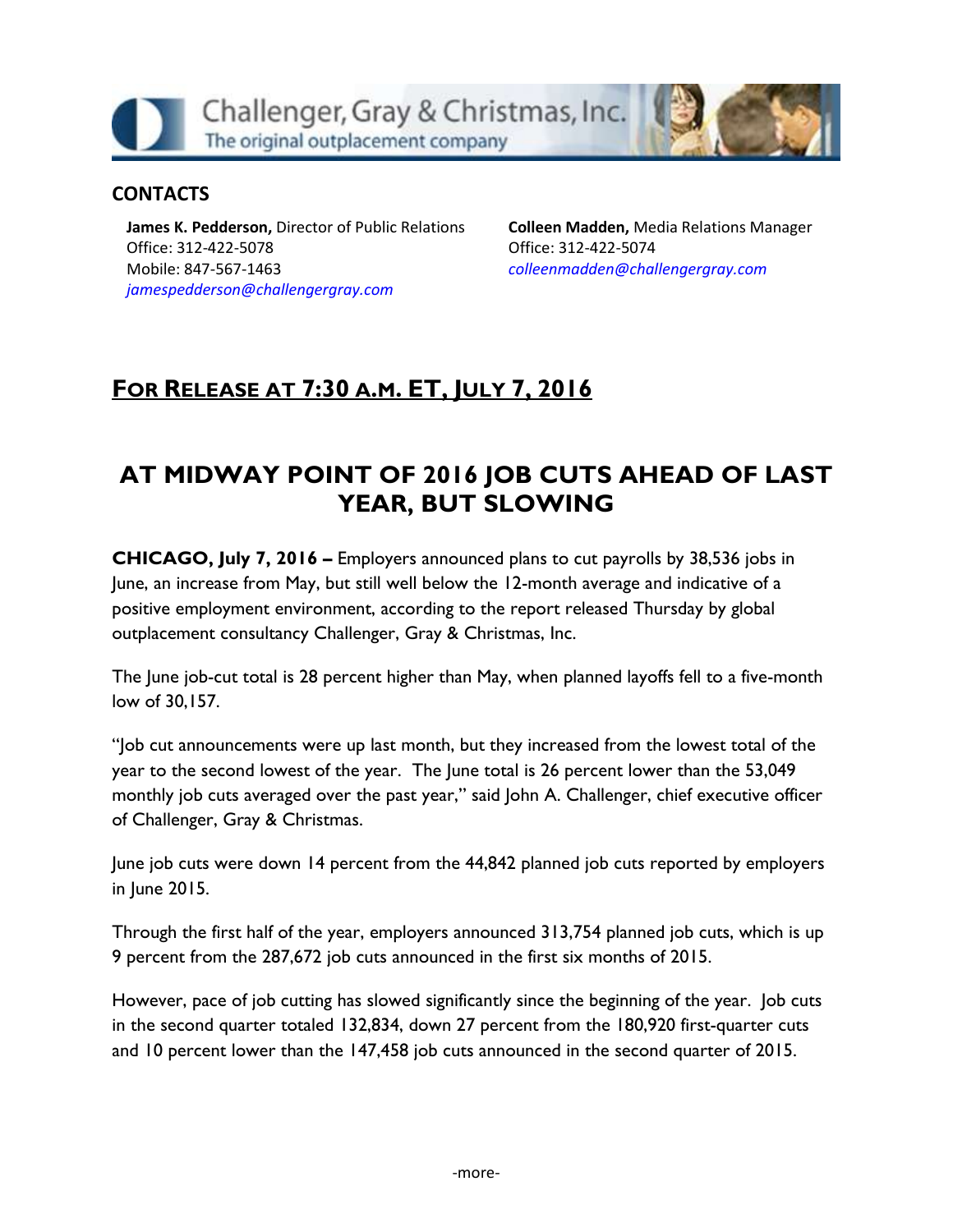"It is not unusual to see a slowdown in job cuts during the summer months. Other factors are definitely contributing to the decline, the biggest one being the precipitous drop off in job cuts attributed to low oil prices," said Challenger.

In the first quarter, firms in the energy and industrial goods sectors blamed oil prices for 50,053 announced job cuts. In the second quarter, oil-related job cuts declined 48 percent to 26,022.

In the energy sector alone, job cuts declined 42 percent from 48,901 in the first quarter to 28,310 in the second quarter.

Sectors linked to oil were not the only ones to see a drop in job cuts. After announcing 31,832 job cuts in the first three months of 2016, retailers announced 48 percent fewer layoffs in the second quarter (10,263). Job cuts in the health care fell by 65 percent from 7,935 in Q1 to 2,798 in Q2.

"We may continue to see low job cut totals throughout the remainder of 2016, as employers take a wait-and-see stance on workforce levels. Several uncertainties, including national elections, the recent Brexit, and global security and economic issues are giving employers pause when it comes to workforce decisions. We are seeing it in layoff numbers, as well as the job creation numbers, which have been lackluster in recent months," said Challenger.

"Last year, the second half of the year kicked off with more than 100,000 job cuts announced in July. The surge was due primarily to massive cuts in troop and civilian jobs in the US military. We are unlikely to see similar government cuts in an election year. Even with the 105,000 July job cuts, monthly job cuts averaged just under 52,000 in the last half of 2015, well below a level that would indicate widespread contraction in employment," said Challenger.

Not every sector is holding off on job cuts. Layoffs in the computer industry increased in the second quarter and total 39,589 through the first half of 2016, which is more than triple the 11,618 announced by these firms in the first six months of 2015.

"We have seen large scale job cuts from Intel and Dell this year, as well as, numerous smaller cuts from tech firms, including Seagate Technology, which announced 1,600 job cuts in June. The very nature of the technology sector means that these firms must remain agile and able to shift directions on a dime to meet constantly changing advances and changing consumer demands," said Challenger.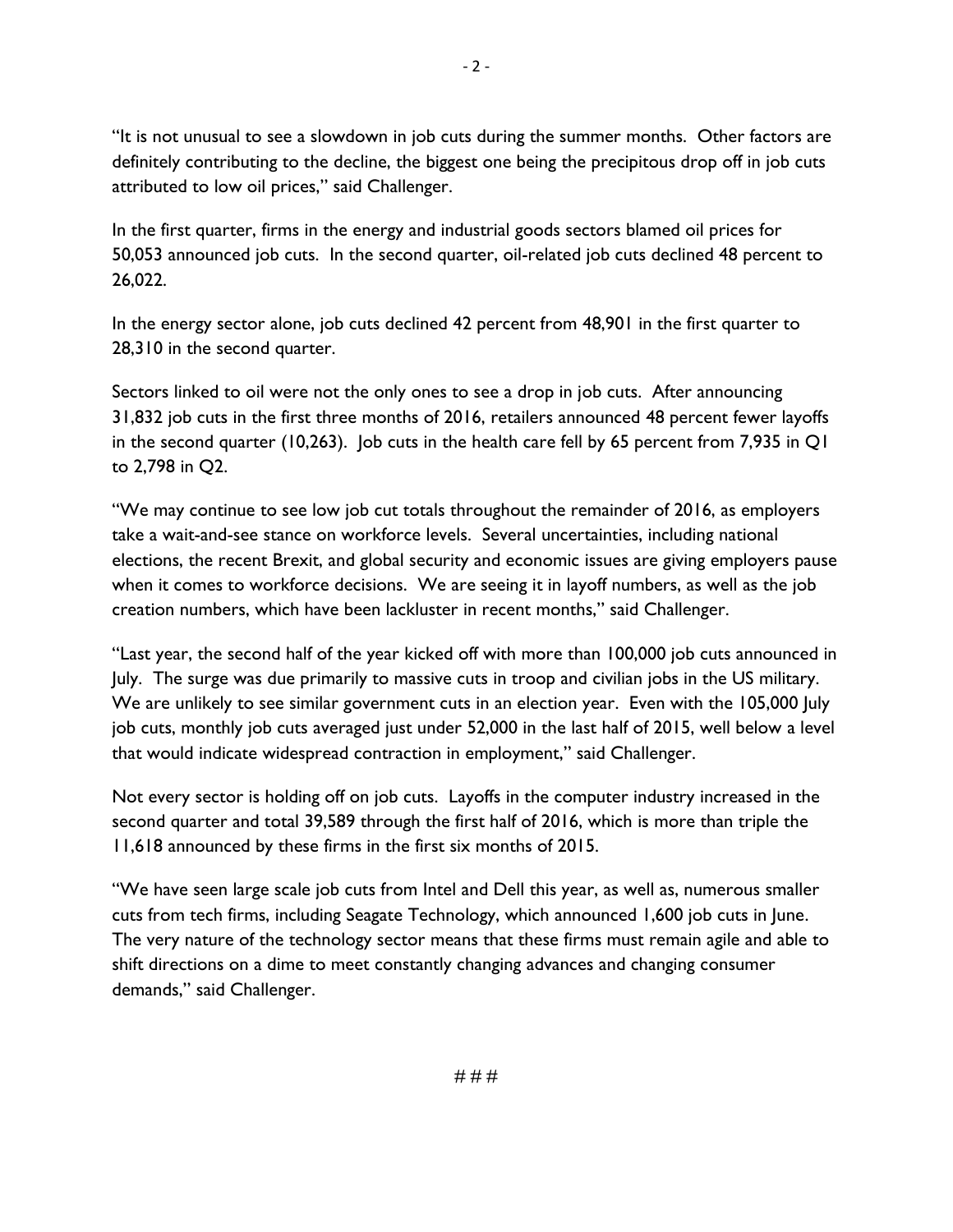#### **TOP FIVE INDUSTRIES**

#### **Year To Date**

|                         | 2016   | 2015   |
|-------------------------|--------|--------|
| <b>Energy</b>           | 77,211 | 60,500 |
| Retail                  | 42,095 | 45,230 |
| Computer                | 39,589 | 11,618 |
| <b>Industrial Goods</b> | 20,342 | 26,541 |
| <b>Financial</b>        | 15,802 | 16,477 |

#### **MONTH BY MONTH TOTALS**

|                 | 2016    | 2015    |
|-----------------|---------|---------|
| January         | 75,114  | 53,041  |
| February        | 61,599  | 50,579  |
| <b>March</b>    | 44,207  | 36,594  |
| <b>April</b>    | 64,141  | 61,582  |
| May             | 30,157  | 41,034  |
| June            | 38,536  | 44,842  |
| July            |         | 105,696 |
| <b>August</b>   |         | 41,186  |
| September       |         | 58,877  |
| <b>October</b>  |         | 50,504  |
| <b>November</b> |         | 30,953  |
| <b>December</b> |         | 23,622  |
| <b>TOTAL</b>    | 313,754 | 598,510 |

Some reductions are identified by employers as workers who will take early retirement offers or other special considerations to leave the company.

#### **LAYOFF LOCATION**

#### **Year To Date**

| <b>Texas</b>    | 73,941 |
|-----------------|--------|
| California      | 43,526 |
| <b>Arkansas</b> | 18,784 |
| N. Carolina     | 16,838 |
| <b>Illinois</b> | 14,427 |

Listings are identified by the location of the layoff or corporate headquarters as stated in announcement.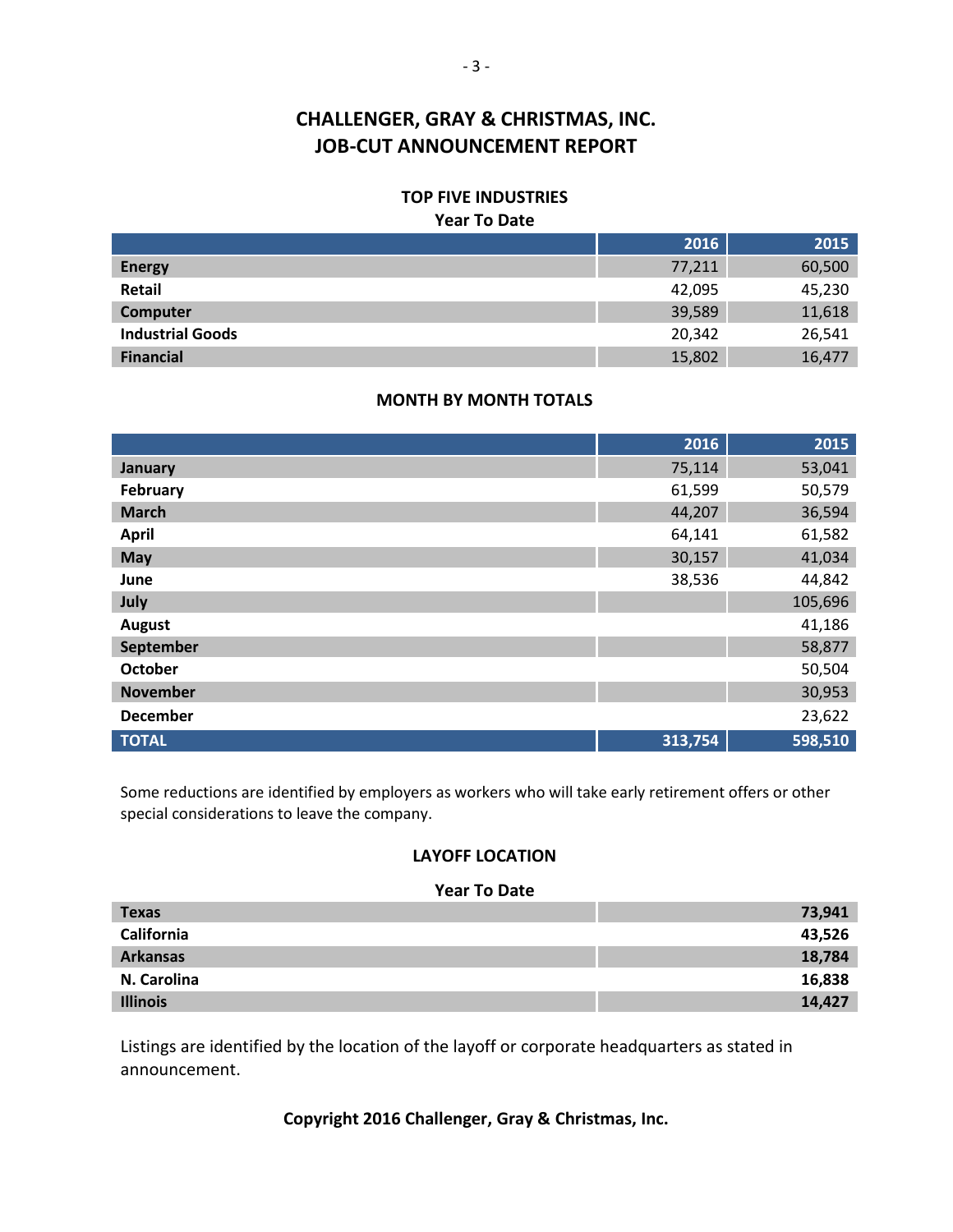### **JOB CUTS BY INDUSTRY**

|                             | $15 - Jun$ | 16-May | $16$ -Jun | <b>Jan-Jun 2015</b> | <b>Jan-Jun 2016</b> |
|-----------------------------|------------|--------|-----------|---------------------|---------------------|
| <b>Aerospace/Defense</b>    | 1,400      |        | 575       | 6,686               | 8,316               |
| <b>Apparel</b>              |            | 159    |           | 959                 | 352                 |
| <b>Automotive</b>           | 700        | 677    | 1,252     | 6,826               | 8,381               |
| <b>Chemical</b>             | 9,260      | 97     | 2,782     | 15,686              | 10,282              |
| <b>Commodities</b>          | 50         |        | 14        | 503                 | 1,098               |
| Computer                    | 517        | 2,836  | 2,736     | 11,618              | 39,589              |
| <b>Construction</b>         | 81         | 720    | 150       | 321                 | 1,039               |
| <b>Consumer Products</b>    | 442        | 297    | 618       | 7,796               | 5,591               |
| <b>Education</b>            | 1,567      | 3,359  | 485       | 12,401              | 7,631               |
| <b>Electronics</b>          | 299        | 518    | 1,684     | 3,745               | 4,168               |
| <b>Energy</b>               | 290        | 7,572  | 1,979     | 60,500              | 77,211              |
| Entertainment/Leisure       | 717        | 847    | 2,049     | 8,832               | 11,368              |
| <b>Financial</b>            | 1,624      | 901    | 9,052     | 16,477              | 15,802              |
| Food                        | 2,100      | 1,276  | 2,220     | 10,501              | 9,709               |
| Government                  | 333        | 742    | 491       | 9,894               | 4,860               |
| <b>Health Care/Products</b> | 1,721      | 1,348  | 1,091     | 14,459              | 10,733              |
| <b>Industrial Goods</b>     | 1,360      | 3,650  | 1,936     | 26,541              | 20,342              |
| <b>Insurance</b>            | 1,700      | 204    | 448       | 2,872               | 2,220               |
| <b>Legal</b>                | 402        |        |           | 1,172               | 56                  |
| <b>Media</b>                | 263        | 475    | 651       | 2,667               | 3,149               |
| <b>Non-Profit</b>           | 108        | 203    | 204       | 394                 | 1,551               |
| <b>Pharmaceutical</b>       | 1,319      | 1,283  | 1,080     | 6,241               | 6,246               |
| <b>Real Estate</b>          |            |        |           | 407                 | 122                 |
| Retail                      | 17,947     | 1,287  | 3,831     | 45,230              | 42,095              |
| <b>Services</b>             |            | 673    | 1,873     | 3,144               | 6,176               |
| <b>Telecommunications</b>   | 65         | 381    |           | 2,527               | 6,404               |
| <b>Transportation</b>       | 577        | 652    | 1,188     | 8,384               | 9,095               |
| <b>Utility</b>              |            |        | 147       | 889                 | 168                 |
| <b>TOTAL</b>                | 44,842     | 30,157 | 38,536    | 287,672             | 313,754             |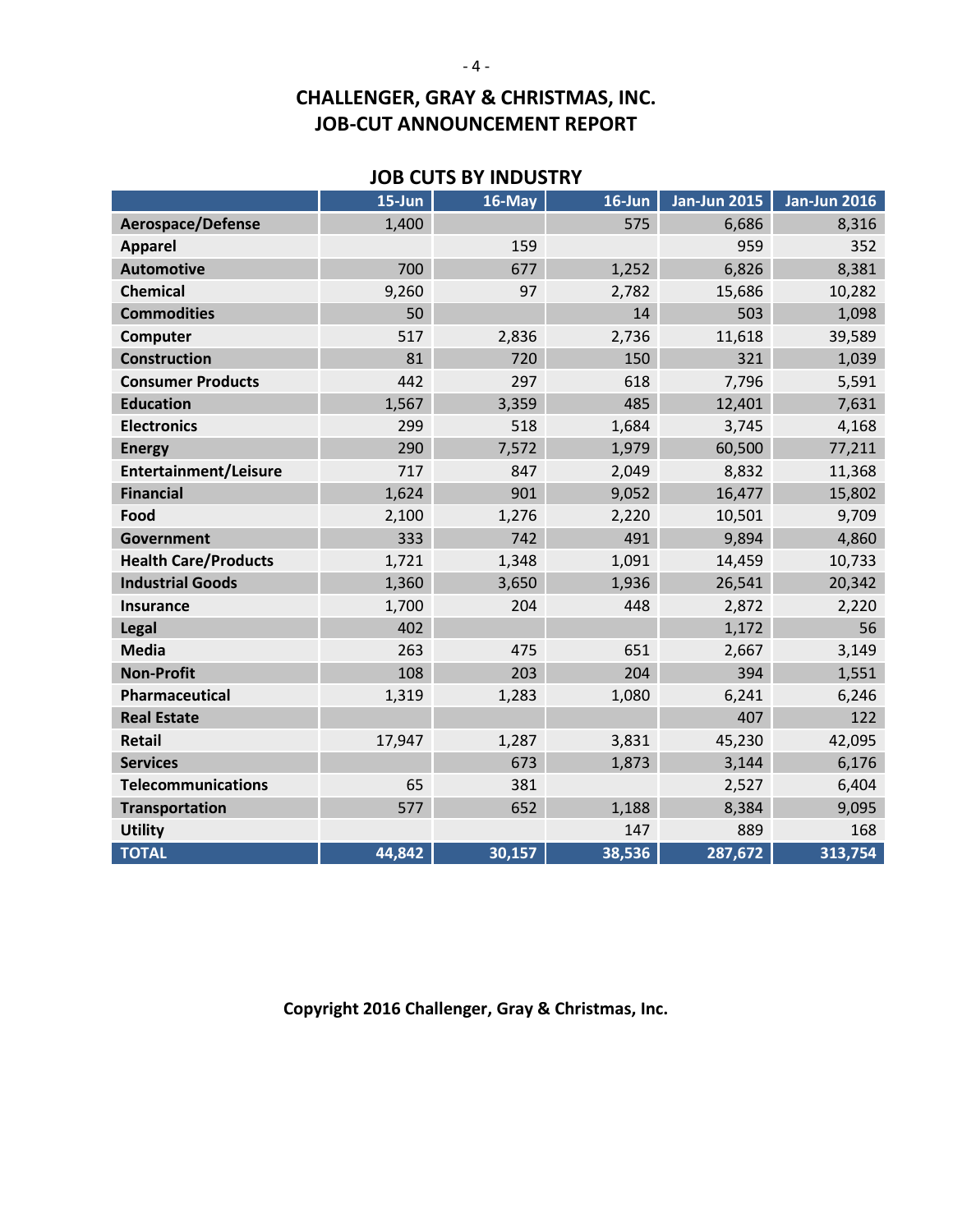#### **JOB CUTS BY REGION, STATE**

| <b>EAST</b>          | <b>JUNE</b> | $Y-T-D$ |
|----------------------|-------------|---------|
| <b>New York</b>      | 3,071       | 13,226  |
| <b>Connecticut</b>   | 1,079       | 7,029   |
| Pennsylvania         | 113         | 6,642   |
| <b>New Jersey</b>    | 1,036       | 6,009   |
| <b>Massachusetts</b> | 494         | 3,081   |
| <b>Maine</b>         | 245         | 1,487   |
| Dist. of Columbia    | 510         | 1,057   |
| <b>Maryland</b>      | 334         | 973     |
| Vermont              | 55          | 578     |
| <b>Delaware</b>      |             | 183     |
| <b>Rhode Island</b>  |             | 136     |
| <b>New Hampshire</b> |             | 68      |
| <b>TOTAL</b>         | 6,937       | 40,469  |
|                      |             |         |

| <b>MIDWEST</b>   | <b>JUNE</b> | $Y-T-D$ |
|------------------|-------------|---------|
| <b>Illinois</b>  | 2,912       | 14,427  |
| Ohio             | 649         | 9,012   |
| lowa             | 190         | 7,274   |
| <b>Minnesota</b> | 200         | 7,041   |
| <b>Wisconsin</b> | 83          | 6,314   |
| Michigan         | 2,660       | 6,215   |
| Indiana          | 1,009       | 5,210   |
| <b>Missouri</b>  | 765         | 4,990   |
| <b>Kansas</b>    | 190         | 1,593   |
| <b>Nebraska</b>  |             | 10      |
| <b>TOTAL</b>     | 8,658       | 62,086  |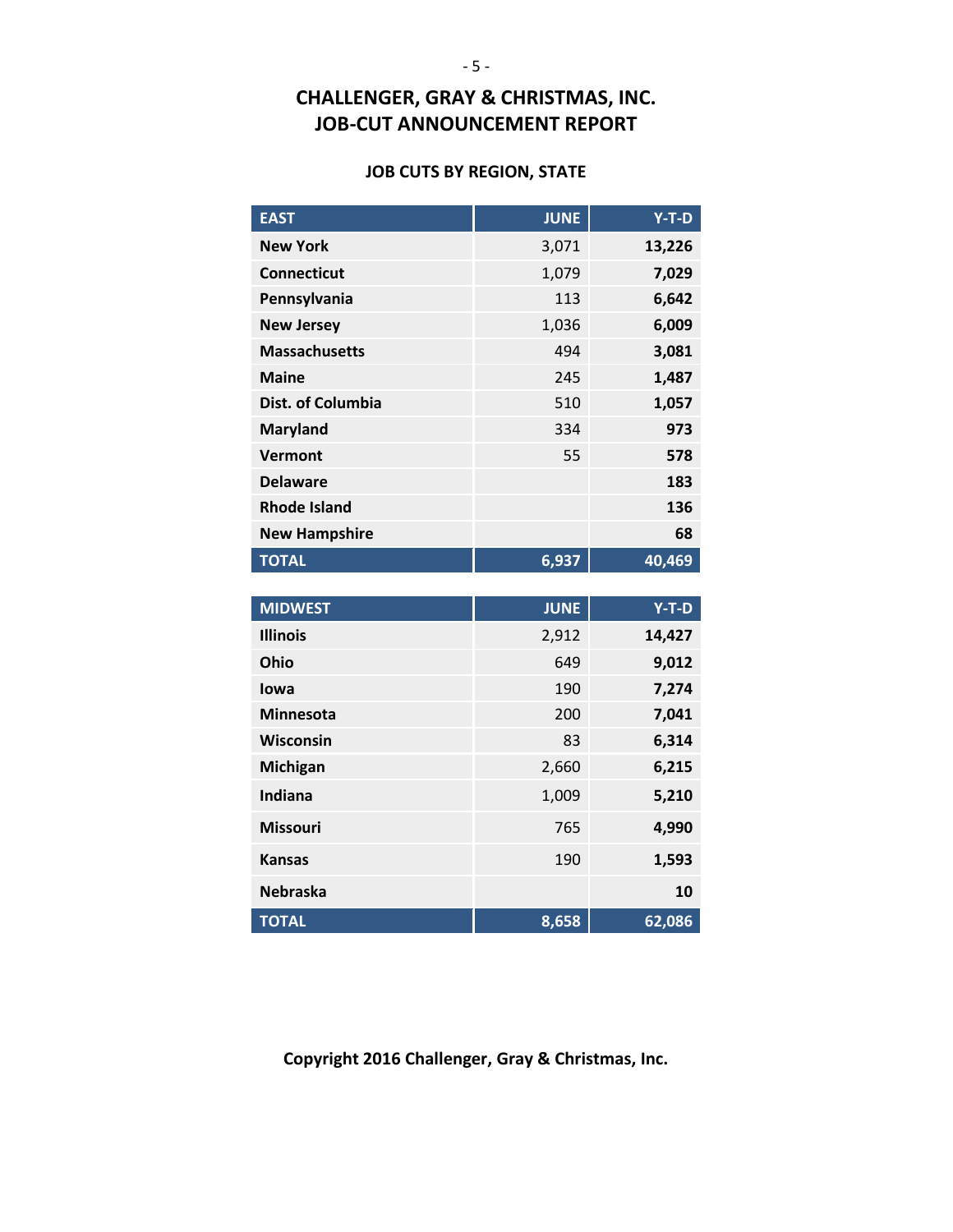#### **JOB CUTS BY REGION, STATE**

| <b>WEST</b>          | <b>JUNE</b> | $Y-T-D$ |
|----------------------|-------------|---------|
| <b>Texas</b>         | 2,154       | 73,941  |
| <b>California</b>    | 5,968       | 43,526  |
| Colorado             | 517         | 6,996   |
| Washington           | 272         | 4,593   |
| <b>Oklahoma</b>      | 428         | 4,108   |
| Oregon               |             | 2,616   |
| <b>New Mexico</b>    | 163         | 933     |
| <b>Nevada</b>        |             | 721     |
| <b>Hawaii</b>        |             | 700     |
| <b>Alaska</b>        |             | 584     |
| <b>Montana</b>       | 200         | 569     |
| Utah                 |             | 553     |
| <b>Wyoming</b>       | 180         | 516     |
| <b>North Dakota</b>  |             | 268     |
| <b>Arizona</b>       | 11          | 263     |
| Idaho                |             | 89      |
| <b>South Dakota</b>  |             | 73      |
| <b>TOTAL</b>         | 9,893       | 141,049 |
|                      |             |         |
| <b>SOUTH</b>         | <b>JUNE</b> | $Y-T-D$ |
| <b>Arkansas</b>      | 1,500       | 18,784  |
| N. Carolina          |             |         |
|                      | 9,050       | 16,838  |
| <b>Virginia</b>      | 221         | 7,249   |
| <b>Florida</b>       | 861         | 6,735   |
| <b>Mississippi</b>   | 409         | 5,266   |
| <b>Tennessee</b>     | 870         | 3,594   |
| Georgia              |             | 3,063   |
| Kentucky             |             | 2,833   |
| <b>Alabama</b>       |             | 1,832   |
| Louisiana            |             | 1,660   |
| S. Carolina          | 100         | 1,172   |
| <b>West Virginia</b> | 37          | 1,124   |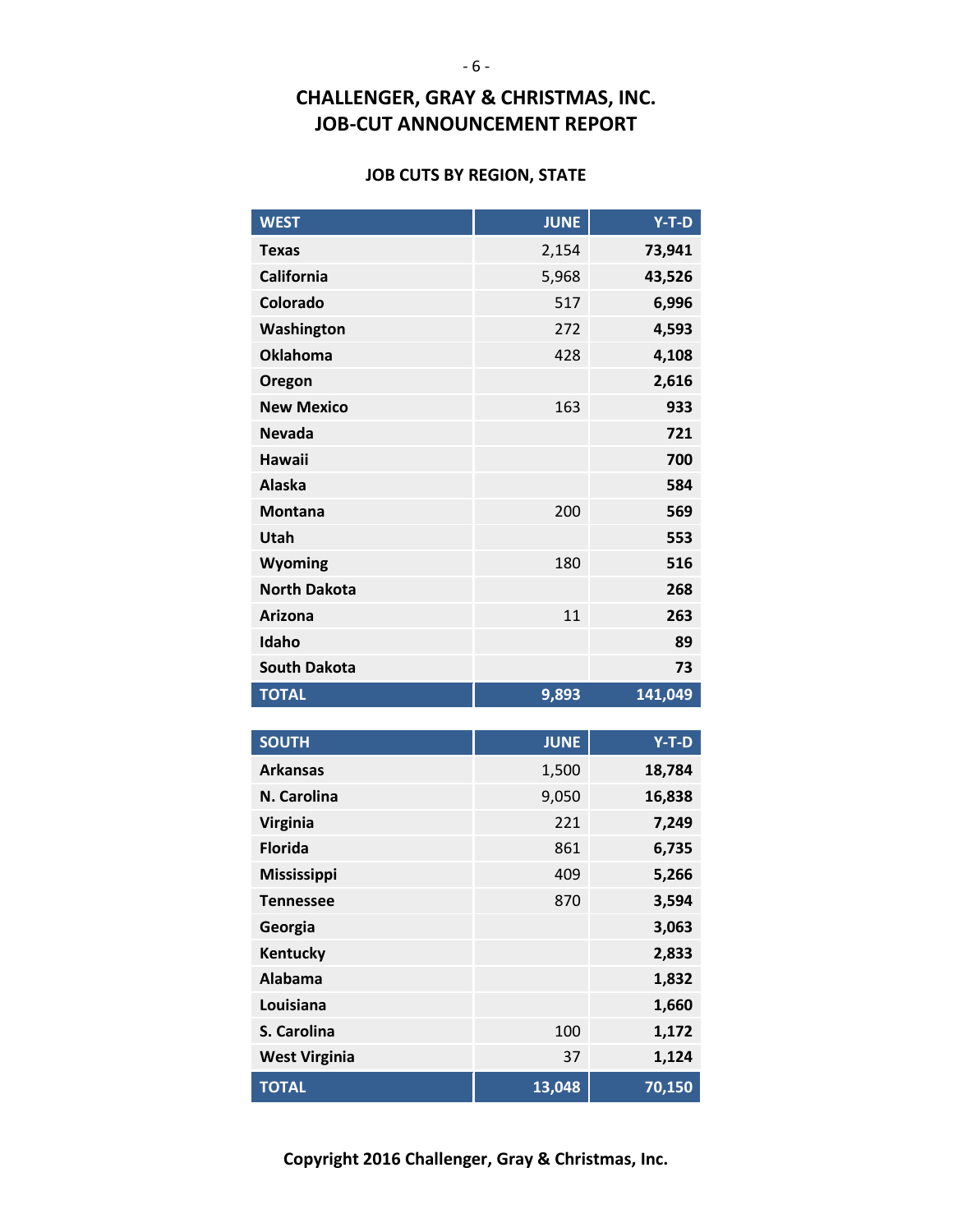### **JOB CUTS BY REASON**

|                              | <b>JUNE</b>    | <b>YTD</b> |
|------------------------------|----------------|------------|
| Restructuring                | 21,655         | 100,408    |
| <b>Oil Prices</b>            | 407            | 71,075     |
| Closing                      | 5,097          | 57,189     |
| Cost-Cutting                 | 3,945          | 25,628     |
| Merger/Acquisition           | 2,035          | 12,861     |
| Bankruptcy                   | 795            | 12,024     |
| <b>Demand Downturn</b>       | 1,165          | 10,618     |
| Outsourcing                  | 200            | 5,636      |
| Loss of Contract             | 1,113          | 3,505      |
| Coal Downturn                | 481            | 2,824      |
| <b>Voluntary Severance</b>   | 800            | 2,700      |
| <b>Steel Downturn</b>        |                | 1,886      |
| Relocation                   | 450            | 1,655      |
| <b>Aluminum Prices</b>       |                | 1,152      |
| <b>Government Regulation</b> | 129            | 1,029      |
| Competition                  |                | 975        |
| <b>Budget Cuts</b>           |                | 657        |
| Labor Dispute                |                | 435        |
| Listeria                     | 250            | 311        |
| <b>Economic Conditions</b>   |                | 245        |
| Legal Trouble                |                | 230        |
| No Reason Provided           |                | 209        |
| <b>Financial Losses</b>      |                | 125        |
| <b>Grain Downturn</b>        |                | 121<br>100 |
| Fire<br>Weather              |                |            |
| <b>Funding Loss</b>          | $\overline{4}$ | 72<br>64   |
| Flint, MI Water Crisis       |                | 5          |
| <b>Technological Update</b>  |                | 5          |
| <b>TOTAL</b>                 | 38,526         | 313,744    |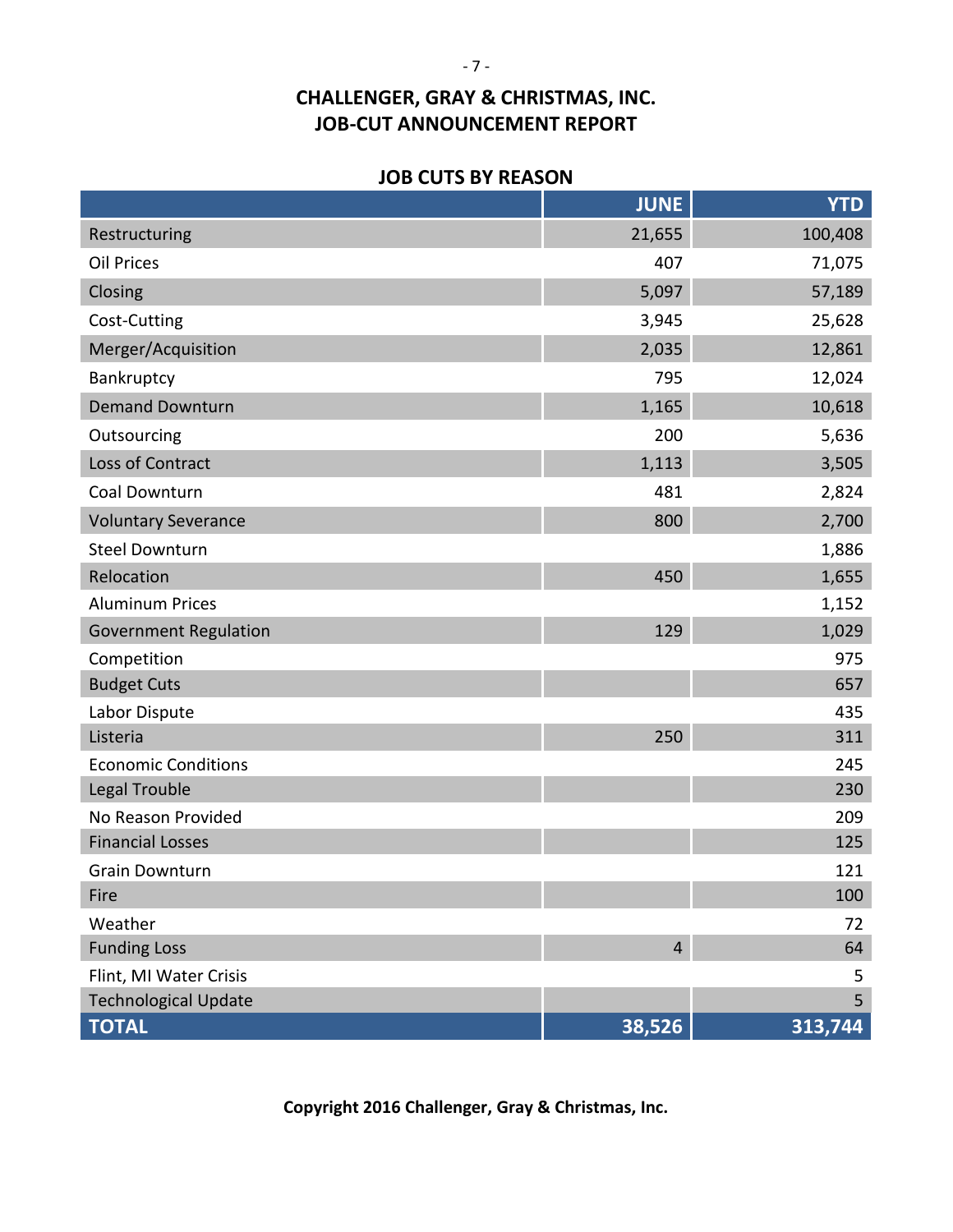| <b>QUARTER BY QUARTER</b> |  |  |  |
|---------------------------|--|--|--|
|---------------------------|--|--|--|

|            | Q1      | Q <sub>2</sub> | Q <sub>3</sub> | Q <sub>4</sub> | <b>TOTAL</b> |
|------------|---------|----------------|----------------|----------------|--------------|
| 1989       | 9,850   | 10,100         | 24,085         | 67,250         | 111,285      |
| 1990       | 107,052 | 87,686         | 49,104         | 72,205         | 316,047      |
| 1991       | 110,056 | 76,622         | 147,507        | 221,107        | 555,292      |
| 1992*      | 110,815 | 85,486         | 151,849        | 151,850        | 500,000      |
| 1993       | 170,615 | 84,263         | 194,486        | 165,822        | 615,186      |
| 1994       | 192,572 | 107,421        | 117,706        | 98,370         | 516,069      |
| 1995       | 97,716  | 114,583        | 89,718         | 137,865        | 439,882      |
| 1996       | 168,695 | 101,818        | 91,784         | 114,850        | 477,147      |
| 1997       | 134,257 | 51,309         | 95,930         | 152,854        | 434,350      |
| 1998       | 139,140 | 131,303        | 161,013        | 246,339        | 677,795      |
| 1999       | 210,521 | 173,027        | 173,181        | 118,403        | 675,132      |
| 2000       | 141,853 | 81,568         | 168,875        | 221,664        | 613,960      |
| 2001       | 406,806 | 370,556        | 594,326        | 585,188        | 1,956,876    |
| 2002       | 478,905 | 292,393        | 269,090        | 426,435        | 1,466,823    |
| 2003       | 355,795 | 274,737        | 241,548        | 364,346        | 1,236,426    |
| 2004       | 262,840 | 209,895        | 251,585        | 315,415        | 1,039,735    |
| 2005       | 287,134 | 251,140        | 245,378        | 288,402        | 1,072,054    |
| 2006       | 255,878 | 180,580        | 202,771        | 200,593        | 839,822      |
| 2007       | 195,986 | 197,513        | 194,095        | 180,670        | 768,264      |
| 2008       | 200,656 | 275,292        | 287,142        | 460,903        | 1,223,993    |
| 2009       | 562,510 | 318,165        | 240,233        | 151,122        | 1,272,030    |
| 2010       | 181,183 | 116,494        | 113,595        | 118,701        | 529,973      |
| 2011       | 130,749 | 115,057        | 233,258        | 127,018        | 606,082      |
| 2012       | 143,094 | 139,997        | 102,910        | 137,361        | 523,362      |
| 2013       | 145,041 | 113,891        | 128,452        | 121,667        | 509,051      |
| 2014       | 121,341 | 124,693        | 117,374        | 119,763        | 483,171      |
| 2015       | 140,214 | 147,458        | 205,759        | 105,079        | 598,510      |
| 2016       | 184,920 | 132,834        |                |                | 317,754      |
| <b>AVG</b> | 201,650 | 156,780        | 181,213        | 204,620        |              |

\*Estimate based on half-year total. Challenger began tracking job-cut data in 1993. Before that, it was tabulated by an independent newsletter no longer published.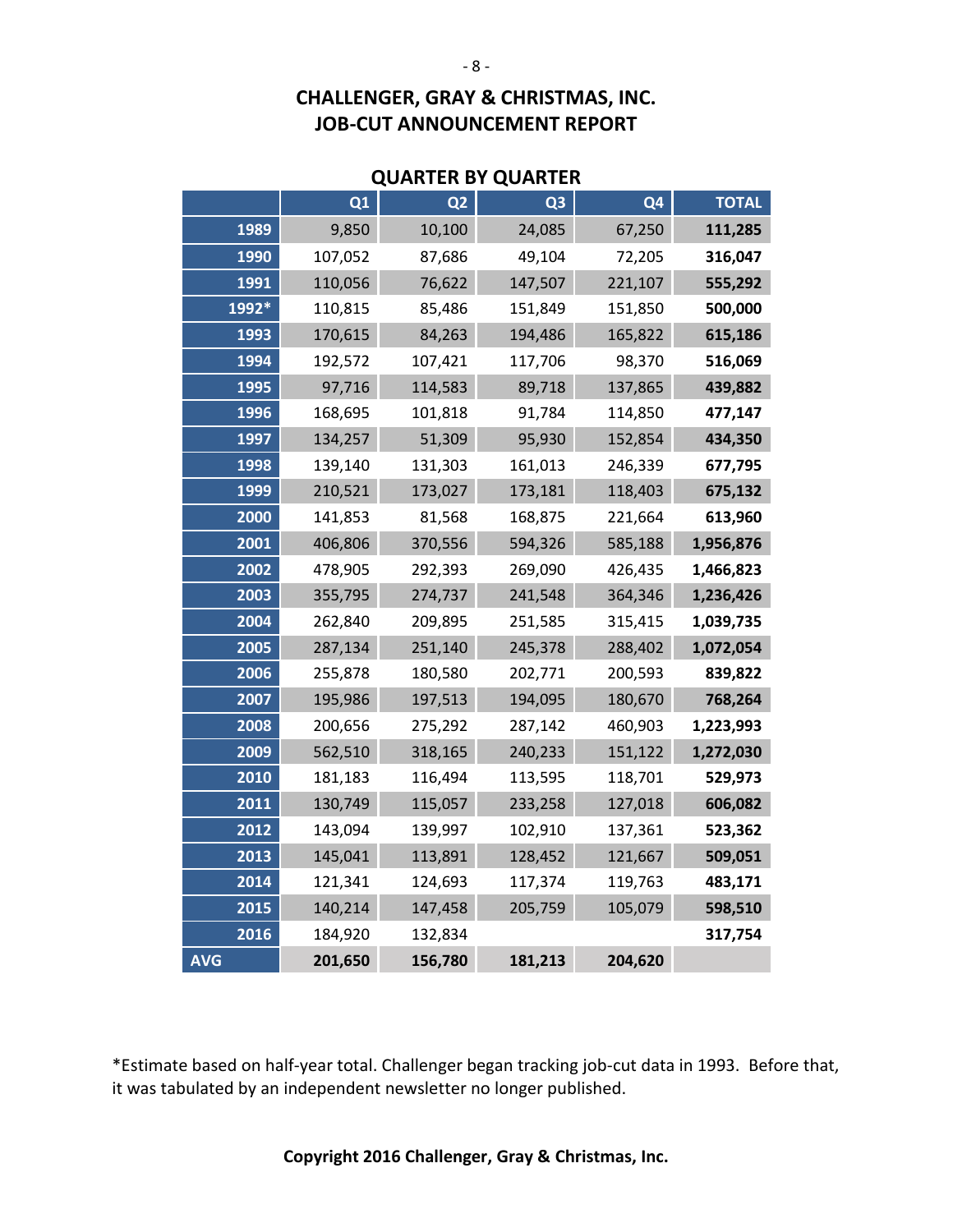### **ANNOUNCED HIRING PLANS**

| <b>By Month</b> |        |         |         |         |         |         |
|-----------------|--------|---------|---------|---------|---------|---------|
|                 | 2016   | 2015    | 2014    | 2013    | 2012    | 2011    |
| January         | 8,362  | 8,774   | 6,312   | 60,585  | 7,568   | 29,492  |
| February        | 7,539  | 14,574  | 11,054  | 92,372  | 10,720  | 72,581  |
| <b>March</b>    | 10,997 | 6,412   | 6,860   | 8,115   | 12,390  | 10,869  |
| <b>April</b>    | 11,557 | 13,898  | 11,145  | 9,322   | 11,794  | 59,648  |
| <b>May</b>      | 24,732 | 12,598  | 10,141  | 9,618   | 7,722   | 10,248  |
| June            | 13,564 | 11,176  | 15,530  | 8,774   | 12,314  | 15,498  |
| July            |        | 11,637  | 16,544  | 9,728   | 10,350  | 10,706  |
| <b>August</b>   |        | 11,778  | 9,657   | 7,662   | 12,079  | 15,201  |
| September       |        | 492,306 | 567,705 | 445,617 | 425,683 | 76,551  |
| <b>October</b>  |        | 86,107  | 147,935 | 87,874  | 75,065  | 159,177 |
| <b>November</b> |        | 10,026  | 11,291  | 14,177  | 28,526  | 63,527  |
| <b>December</b> |        | 11,465  | 7,332   | 11,362  | 16,266  | 14,074  |
| <b>TOTAL</b>    | 76,751 | 690,751 | 821,506 | 765,206 | 630,477 | 459,971 |